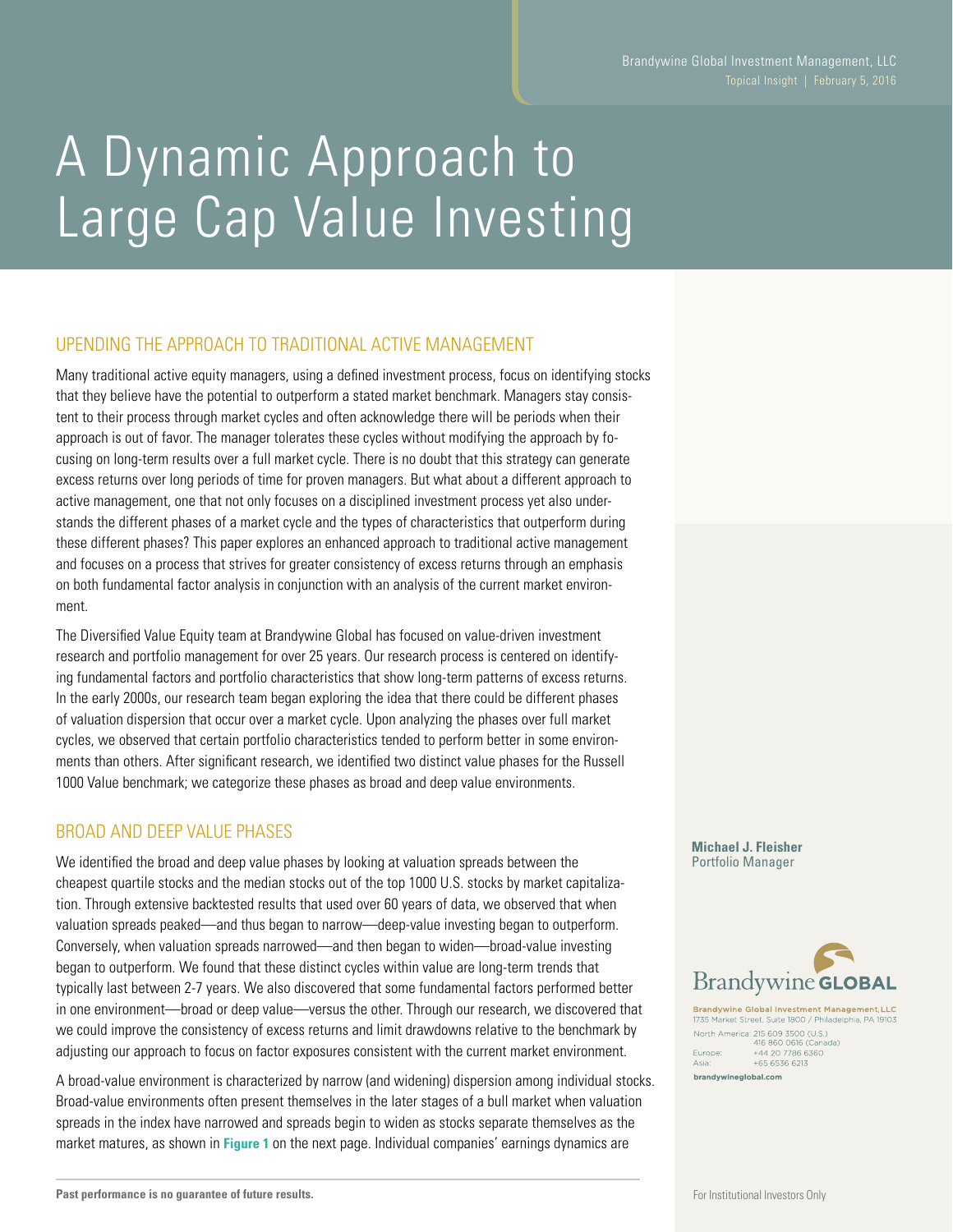

**Figure 1** Valuation Spreads **–** Long Term Trends

more important than deeply discounted valuations at this point in the cycle. Our research shows that a portfolio with an emphasis on high-quality characteristics (e.g. return on equity), as well as relative price strength, performs best in a broad-value environment, which typically—but does not always—occur during the mid-to-late phase of the market cycle.

Conversely, a deep-value environment is characterized by wide (and narrowing) dispersion among individual stocks. Deep-value environments often present themselves in the early stages of a bull market, when significant valuation anomalies exist, as the market has separated what it perceives as the "winners and losers," thus creating value opportunities. Mean reversion begins to take place as these deeply discounted securities lead the market higher, causing valuation spreads to start tightening again. A deep-value environment is usually associated with an earlier stage of the market cycle, although there can be anomalies.

## THE DYNAMIC LARGE CAP VALUE STRATEGY: A COMBINATION APPROACH

The core of our process in the Dynamic Large Cap Value strategy is a multifactor model that ranks securities in its investment universe by value, quality, and sentiment factors. We ask ourselves three questions:

- 1. VALUE: is the stock attractively priced?
- 2. QUALITY: does the company efficiently generate earnings, deploy capital, and use conservative accounting?
- 3. SENTIMENT: does the current price movement show that the stock has recently turned a corner or could this be a value trap?

While all three factor groupings—value, quality, and sentiment—outperform in the long run, the factor groupings and the 10 underlying factors themselves react and behave differently in each market environment. To account for this, we developed two aptly named quantitative models: a broad-value and deep-value model. Each model includes factors from the three categories listed above, but with differing factor weights reflective of each factor's historical performance in that particular market environment. **Figure 2** provides a complete list of factors for each market environment.

We then analyze the market valuation dispersion environment using our proprietary shifting tool to determine the current phase of value that we believe is likely to outperform, broad or deep value. Given the environment, we position our portfolio using factor weights for the preferred model. The

#### **Figure 2** Dynamic Value Shifting Tool **–** Models

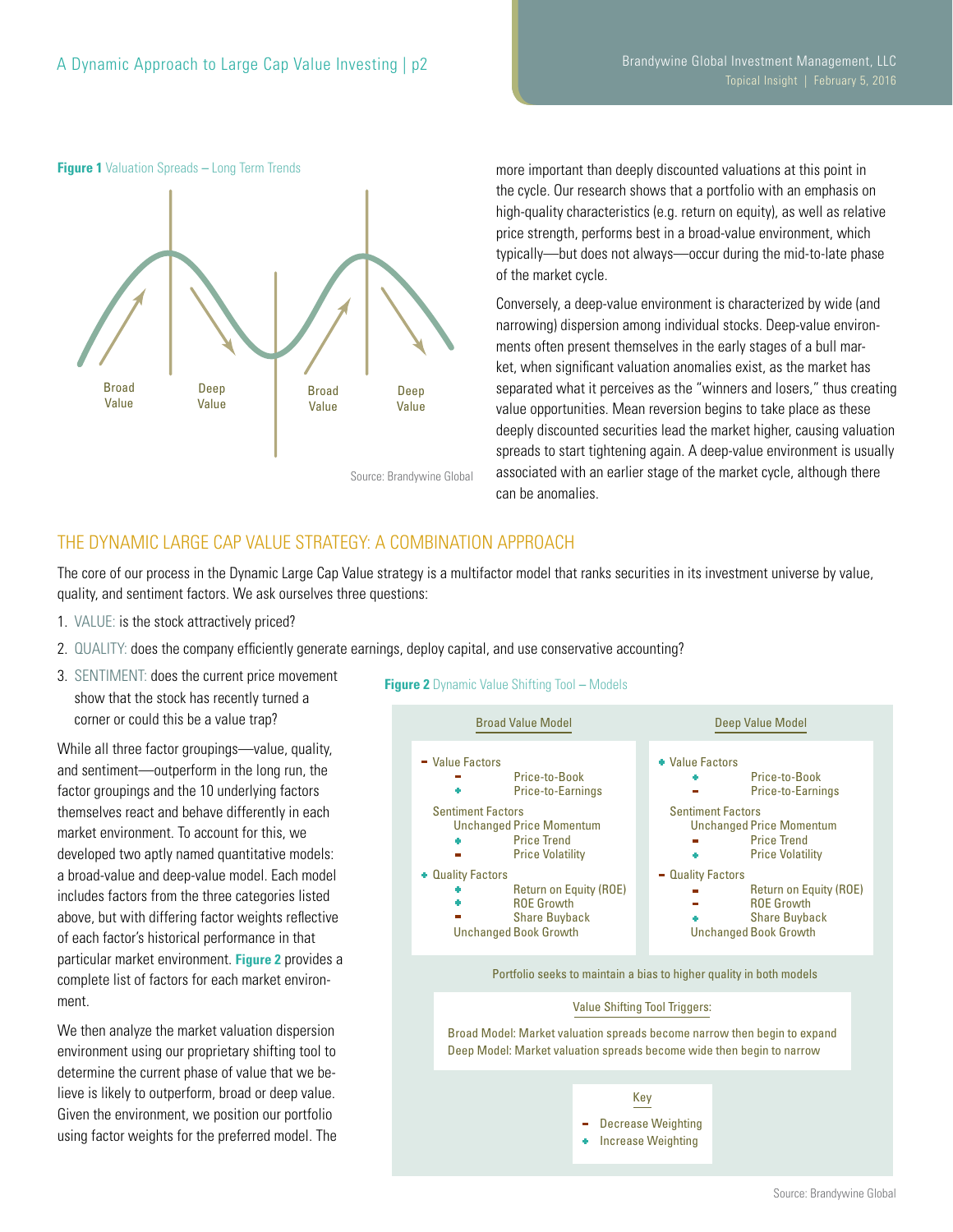shifts from broad to deep value occur every 2-7 years, once our switching tool signals the trend is in place. Our most recent shifts included a move from broad to deep value in May 2009, and from deep to broad value in August 2015. The end result of our process is a portfolio of 75-150 stocks that we believe have attractive value, quality, and sentiment factors relative to the Russell 1000 Value Index.

#### **RESULTS**

By recognizing and adapting our process to a changing market environment, we have been able to produce a more efficient risk/return profile with higher alpha, consistent excess returns, and a reduced frequency and magnitude of drawdowns relative to the benchmark. The objective of our Dynamic Large Cap Value strategy is to efficiently—meaning, with a high Information ratio—generate excess returns relative to the Russell 1000 Value Index. Our value models are designed to minimize drawdowns both relative to the benchmark and in absolute terms, while reducing volatility as much as possible relative to the index.



**Figure 3** Dynamic Large Cap Value Backtested Returns 1975-2014

The dynamic shift between models doesn't drive return—it enhances returns. The shift is the core of our process—value, quality, and sentiment analysis at the stock level—which drives the overall risk/return profile of the portfolio. **Figure 3** demonstrates how this strategy would have performed from 1975-2014 under four scenarios:

The first two scenarios show an outcome if we had managed the strategy using either the broad or deep models continuously and never dynamically shifted. Both outcomes produce compelling results; however, by shifting between the broad and deep value models, we're able to produce higher and more consistent alpha, as well as the most efficient portfolio on a risk-adjusted basis for the given time period. Ultimately, being able to adapt the portfolio to a changing market environment produced the most optimal results. Lastly, we show what could have happened to the portfolio if we shifted incorrectly. In other words, each time our shifting tool signaled the market environment was changing, we made decisions contrary to the direction provided by the tool. For example, the portfolio shifted to the deep-value model when we should have shifted to broad, and vice versa. The risk/return outcome was sub-optimal versus the other scenarios but, importantly, it still offered excess return and attractive risk metrics. We be-

Source: Brandywine Global